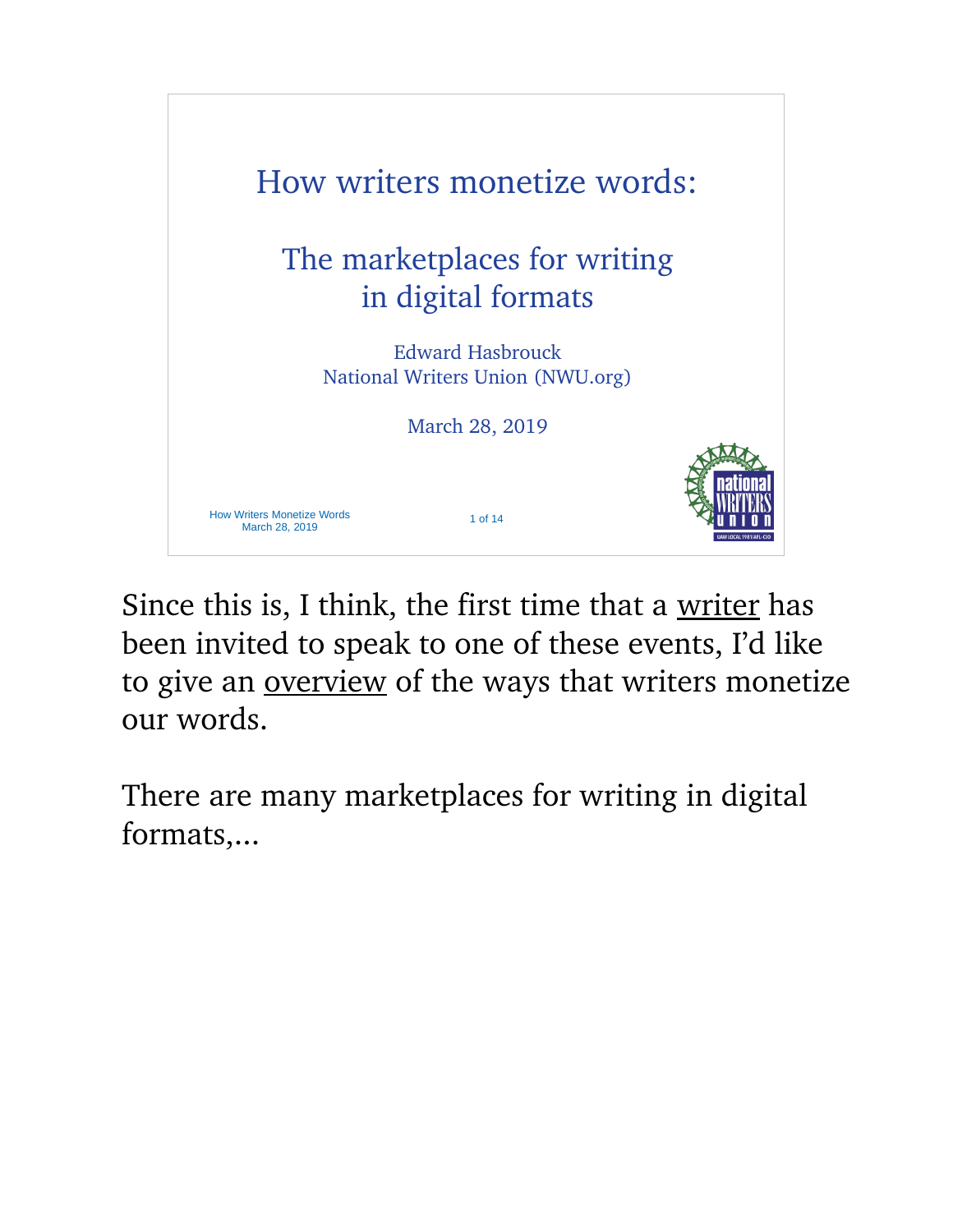

… and there is no "typical" writer.

Most working writers aren't making a living from our writing, and the most commercially successful writers are the least representative of the "long tail". Most writers can't afford to leave even small amounts of potential income on the table.

Like other workers with multiple jobs, most writers have multiple income streams, often from very different business models, and different writers prioritize different ways of monetizing our work.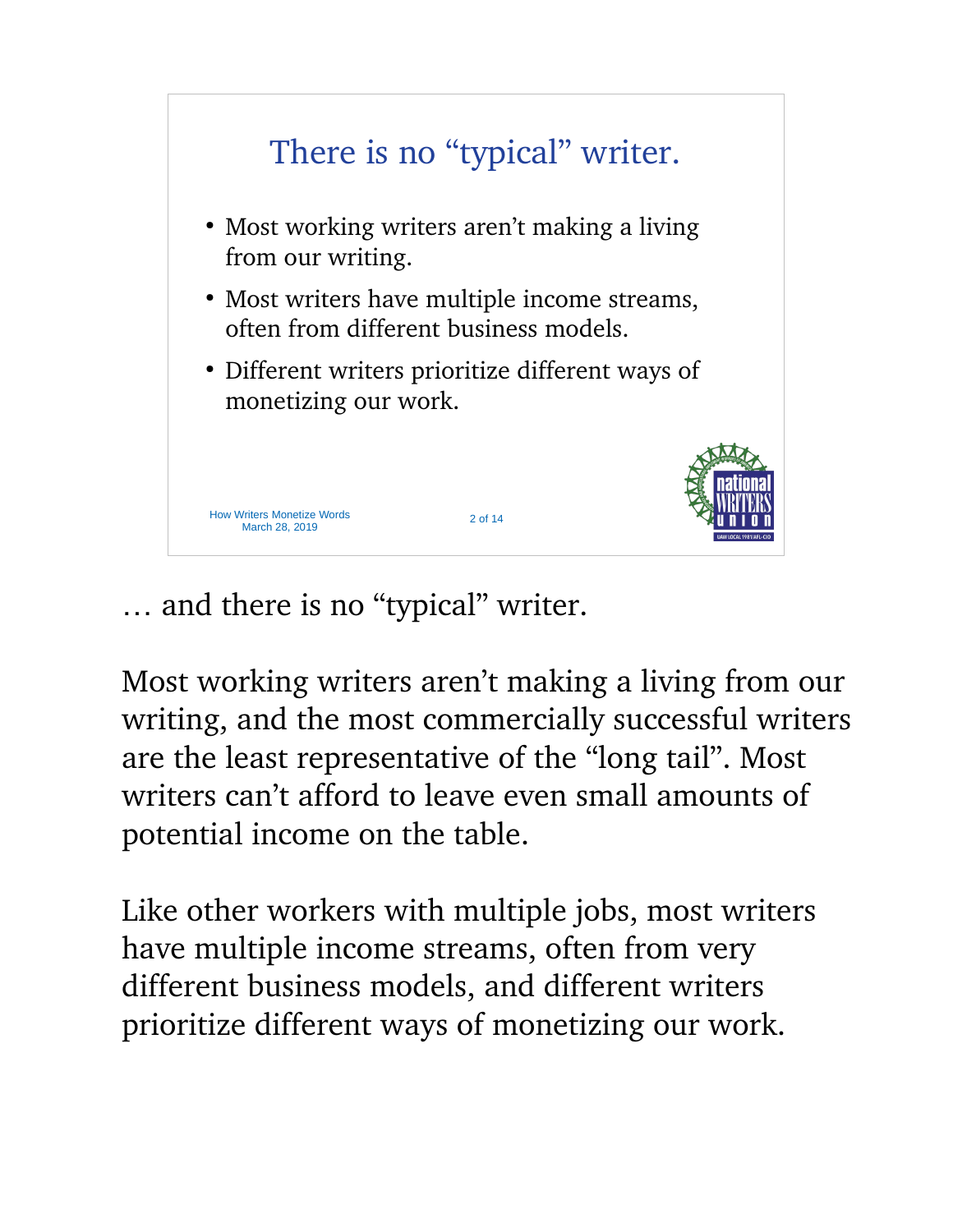

But in general there are four dimensions according to which one can categorize the ways writers turn words into dollars: according to business models, sources of revenue, publication formats, and whether we are exploiting new works or older works.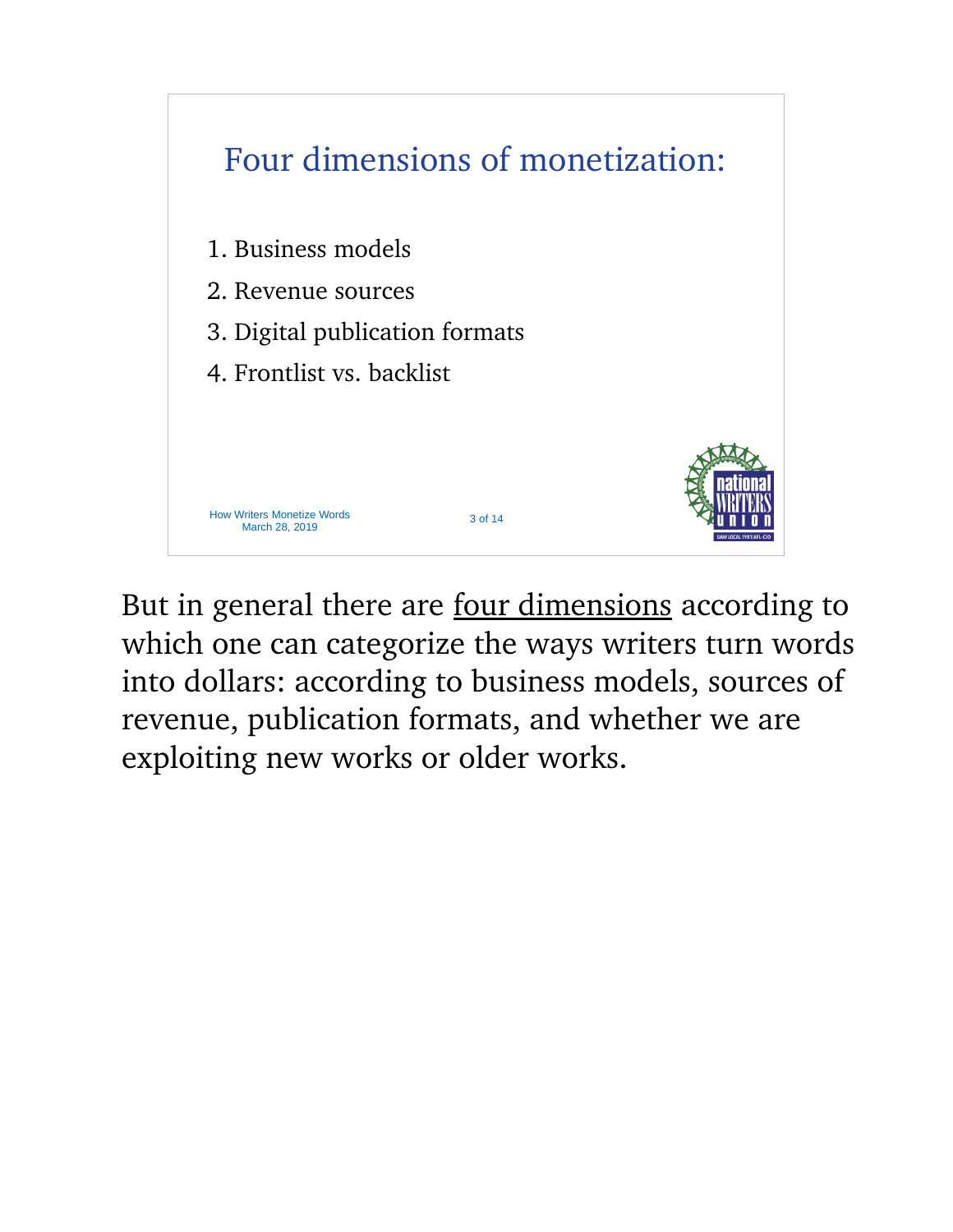

Business models include employment as a staff writer and <u>freelancing</u>. They also include not only selfpublishing but, in between employment and freelancing, the kind of independent contracting in which people are getting an hourly or monthly fee, and may be sitting next to staff writers doing the same work.

As contractors, their work is not considered work for hire, but they have none of the rights of employees such as to minimum wages or collective bargaining. Unlike most workers, who unambiguously benefit from employee status, this creates an unfair dilemma for writers who, in order to obtain the rights of employees, have to forgo their copyrights and have their writing be considered work for hire.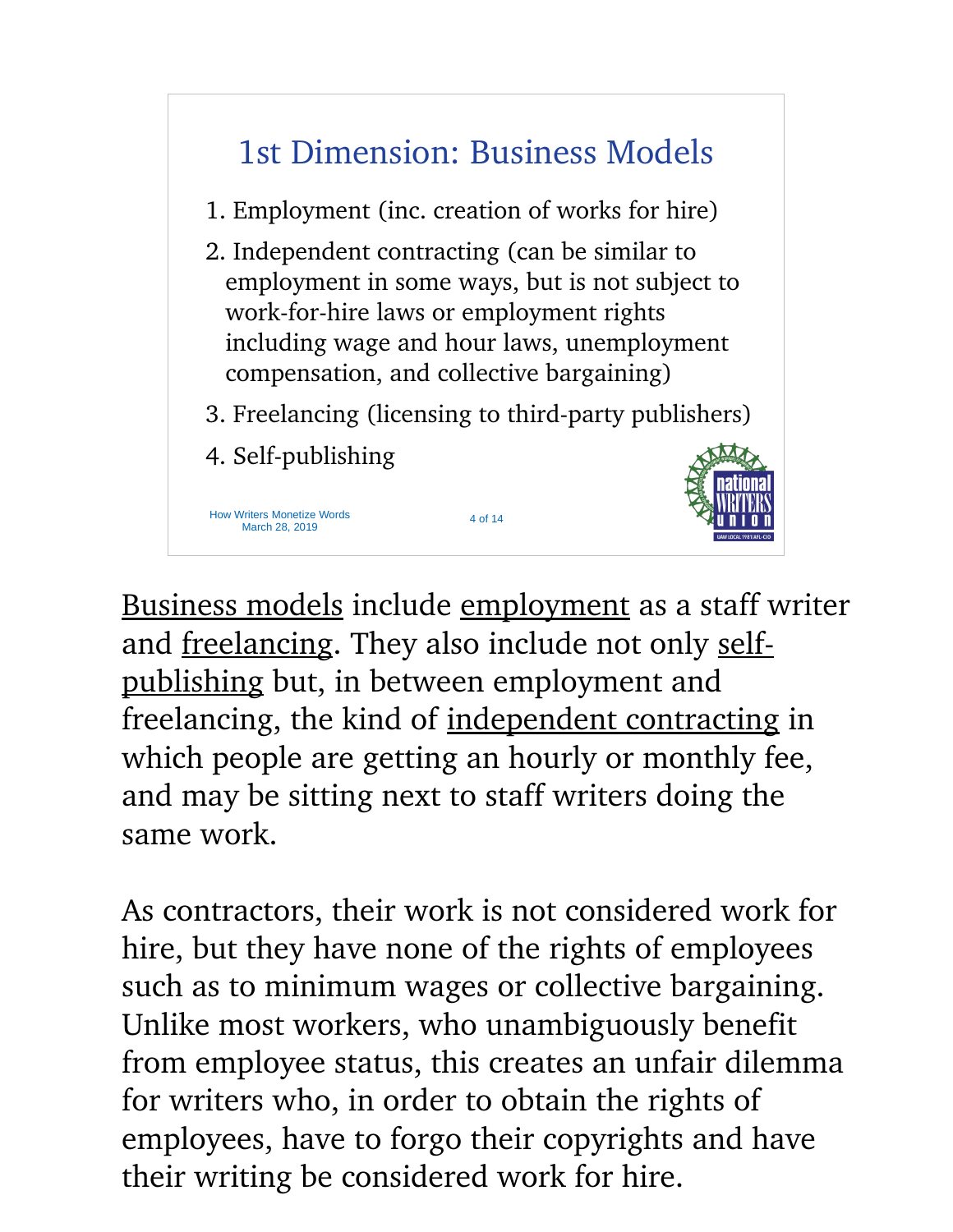

Revenue sources include, as I just mentioned, both wages and wage-like contracting fees, as well as sales and *de facto* sales through all-rights contracts.

They also include licensing, but while there are writers who make much of their income from licensing, there are other successful writers for whom licensing is insignificant. You can't equate monetization solely with licensing.

Advertising is, of course, the primary source of revenue for many digital formats, and is a very different marketplace from licensing.

Subscriptions and memberships are more significant than is often recognized. Patreon isn't the first or only platform for members-only Web content. And while there are relatively few successful paid-subscription Web sites, there's an enormous industry of paid-subscription e-mail newsletters.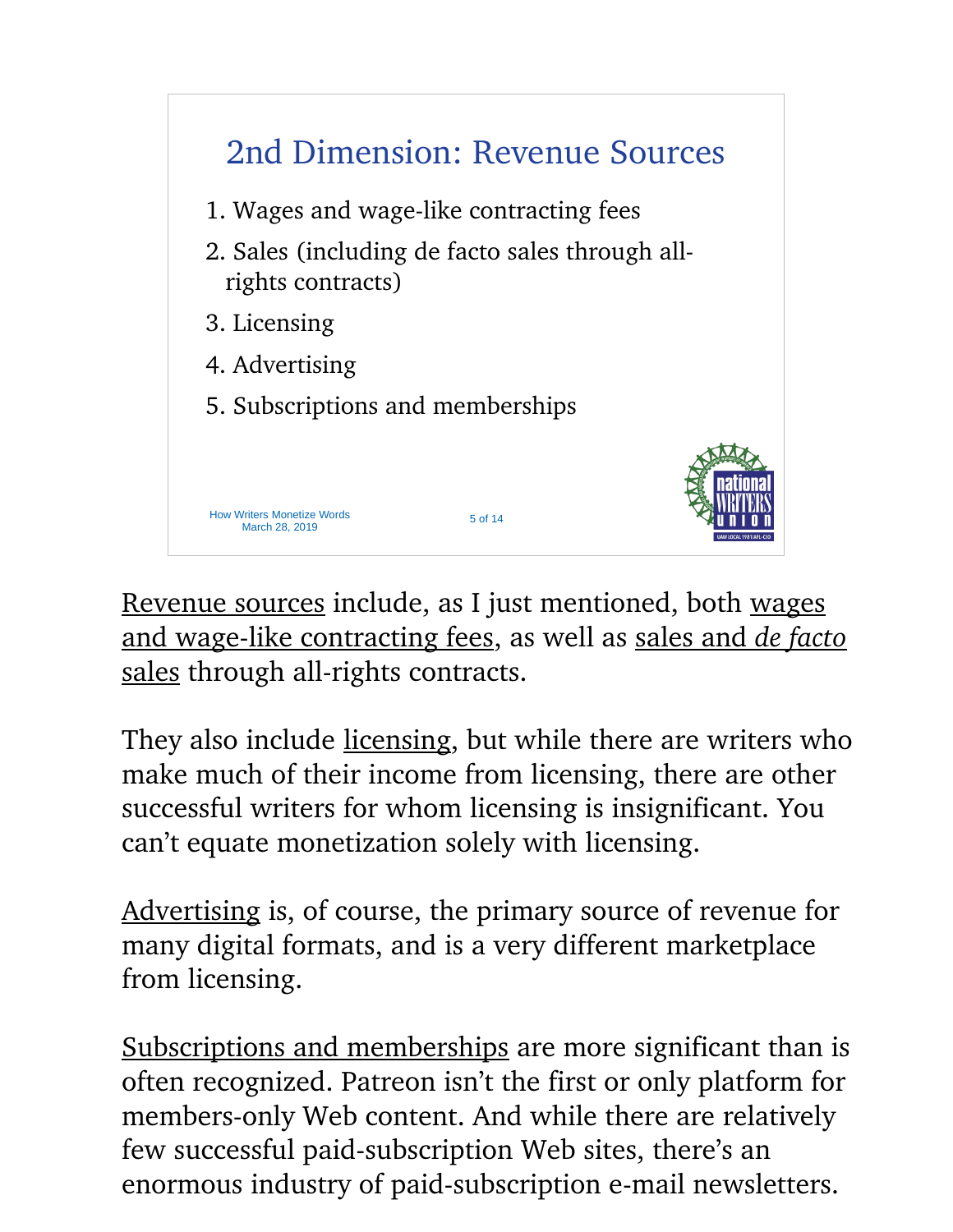

Which brings us to the dimension of digital publication formats. Written work can be distributed as Web content, of course, but it can also be distributed through an <u>app</u> – recipes in a cooking app, for example, or sightseeing information in a travel app. Digital downloads include not only e-books but also downloads of short-form works that would be hard to monetize in printed form. While most people think of e-mail as a one-to-one communications medium, it's also a publishing medium used to distribute a wide range of marketing communications and paid-subscription publications. And the multimedia formats in which text can be included have expanded from movies and videos to electronic games and virtual reality experiences.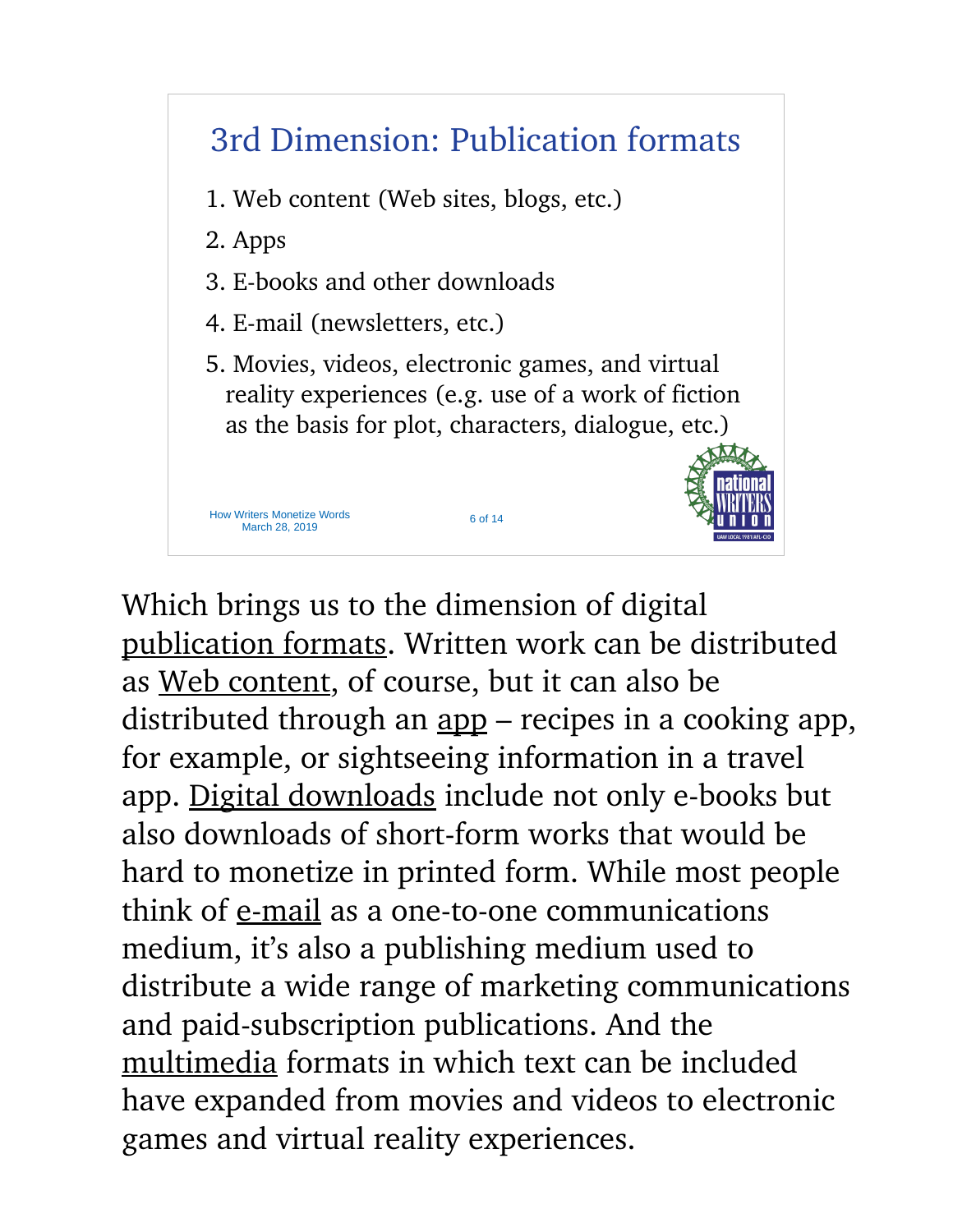

Finally, a writer has two types of assets from which she can generate revenue: her labor power to create new works, and her ability to monetize her rights to work she has already created. Just as much of the net worth of a corporation may be its intellectual property assets, a writer's personal backlist may be a substantial part of her net worth. Rights to many backlist works have been difficult or impossible to exploit in print formats. But the Internet has unlocked a treasure chest of value in digital rights to works that were previously unpublished or published only in print. Disputes over ownership of that windfall have been central to the conflicts over writers' rights for more than 25 years.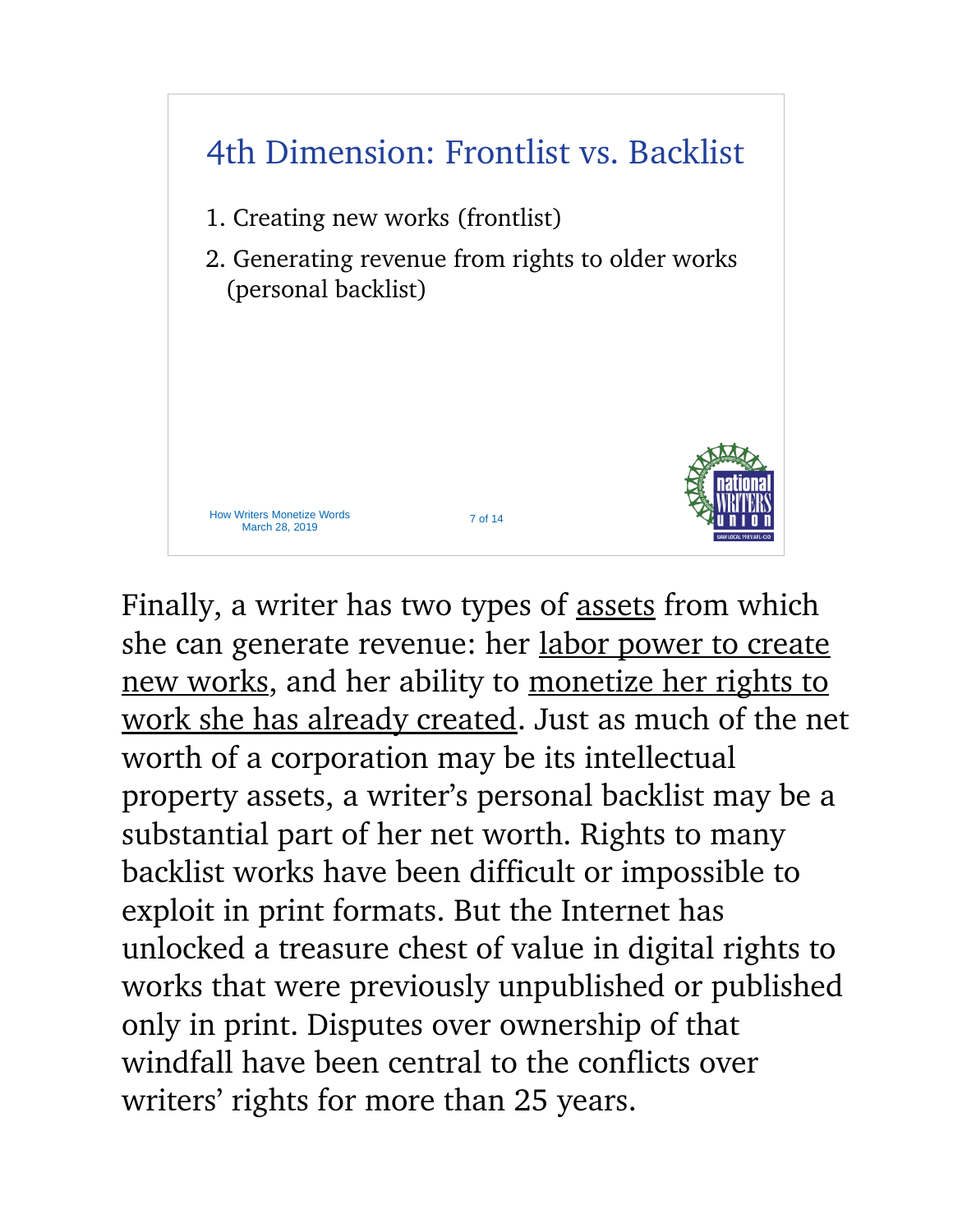

These dimensions of monetization are independent of each other. A professional blogger, for example, may be a staff writer whose job is writing the company blog. Or she may be an independent contractor paid a monthly fee, or a freelancer paid a percentage of ad revenue for each article she contributes to the blog. Or she might be the selfpublisher of her own blog.

And these dimensions of monetization are equally applicable to all genres of writing. A blog can be monetized in the same ways regardless of whether it contains poetry, flash fiction, or news. We think of the paradigmatic "writer" as a novelist or journalist, but in the digital environment a successful writer may be getting paid to write marketing copy or product descriptions for an e-commerce Web site.

A writer may choose to distribute and monetize a particular work in as many ways as possible, but she may also make a deliberate choice to offer it only in the one format she thinks will optimize her revenue. The fact that a work is not available in a particular format or channel is as likely to indicate market choice as market failure.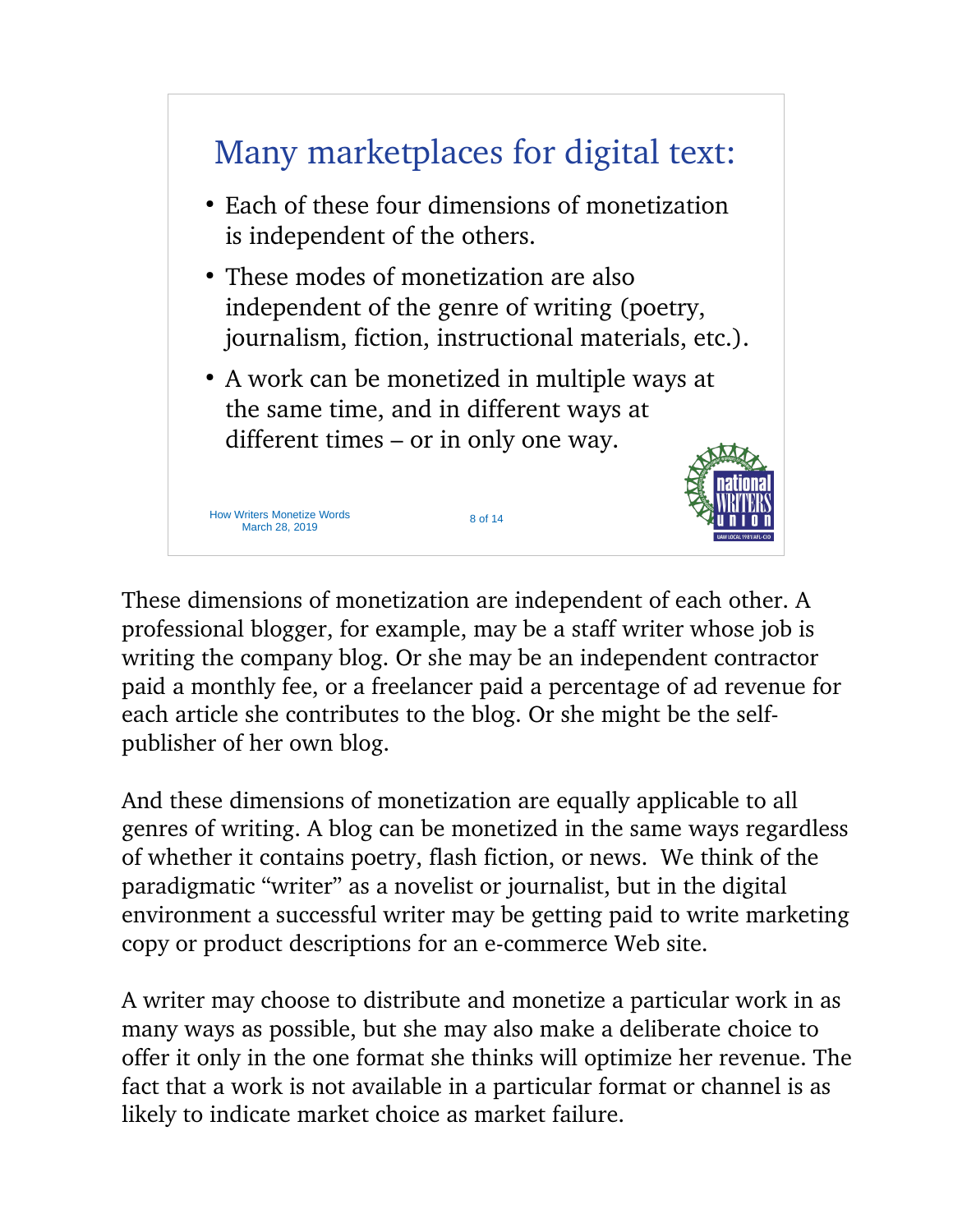

When we consider all four dimensions of monetization, there are 200 different ways for a writer to earn money from writing distributed in digital formats. Each writer may have a different mix of income from a different combination of these modes.

But what is a marketplace? A marketplace is composed of entities and contracts between them. And for each of these marketplaces, there is a different typical set of entities, and a different set of typical contracts between writers, readers, intermediaries, and sources of revenue.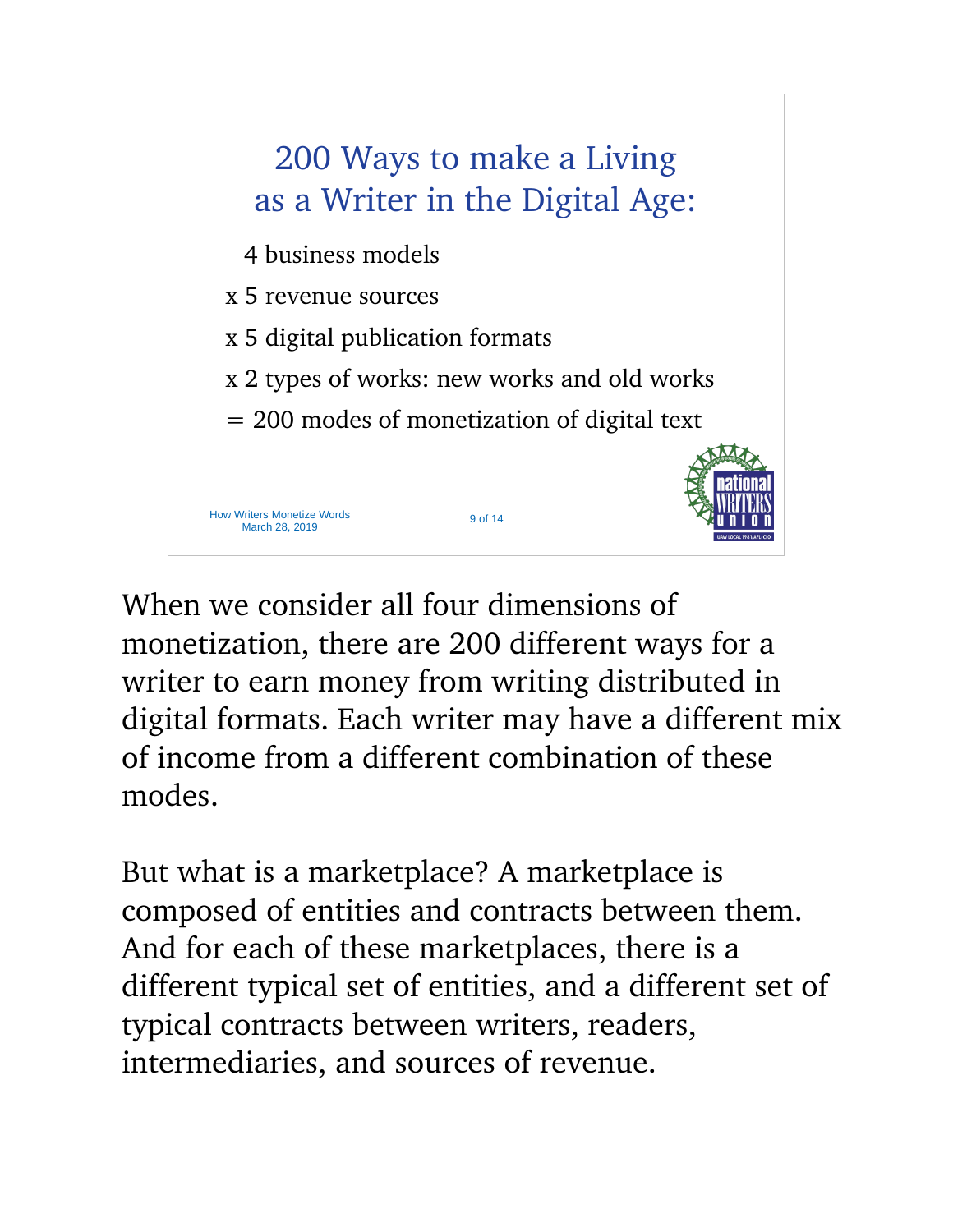

Only if we are aware of the diversity of digital marketplaces can we assess how they are changing, or the implications of new policies, technologies, or business plans. Most such assessments to date have focused only on some subset of this universe of marketplaces. I challenge the government and industry statisticians in this audience to collect, compile, and publish more comprehensive data on the full variety of marketplaces for digital text.

Similarly, many procedures devised for print formats, such as those for registration of copyrights, have been made workable for only a subset of digital formats. Decades after the World Wide Web became the primary medium for the distribution of text, the Copyright Office has yet to propose any registration procedures for dynamic and granular Web content.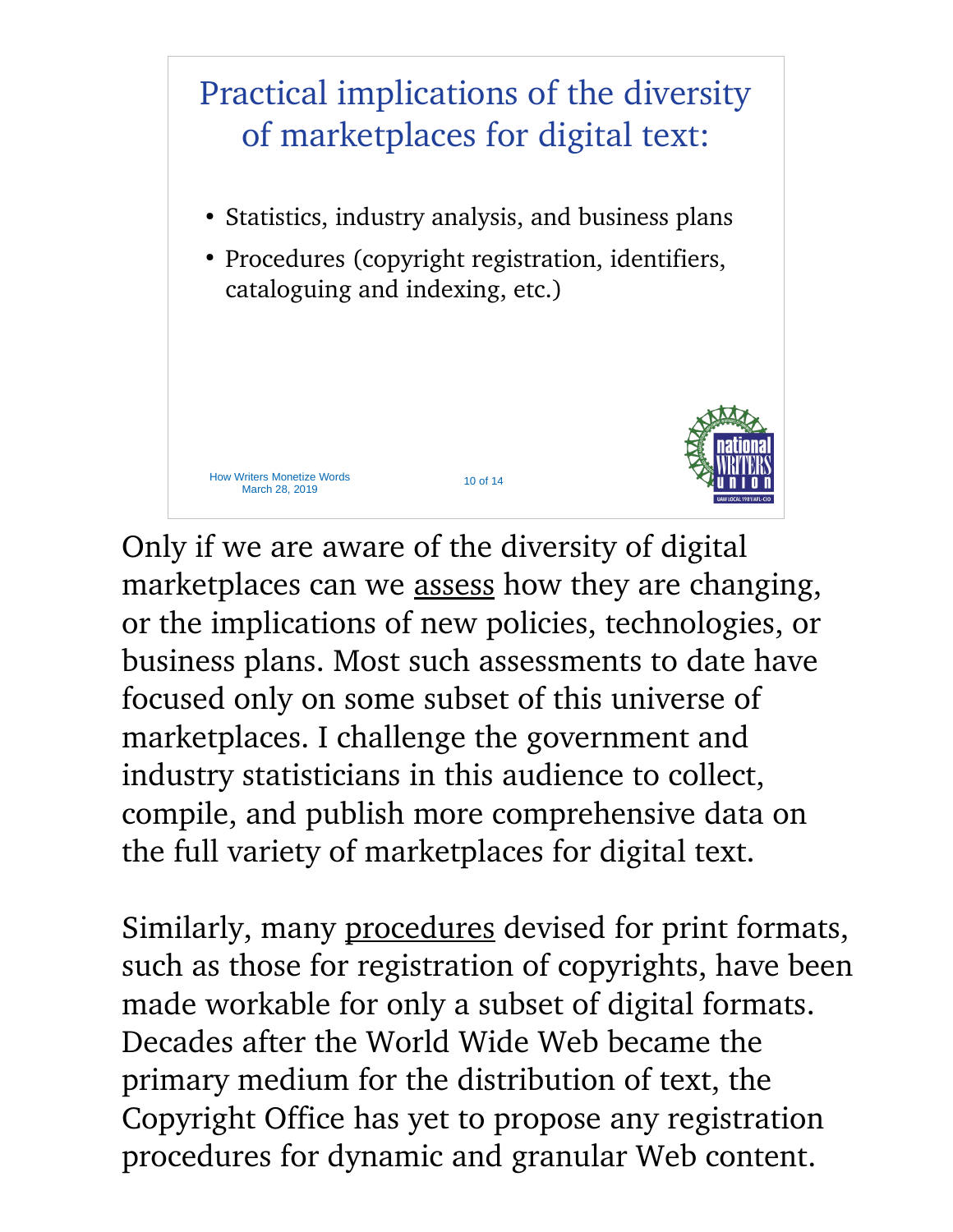

Policy analysis is also distorted by lack of awareness of the diversity of modes of monetization. The prerequisite to applying the test for fair use or other exceptions and limitations to copyright is an awareness of the potential markets for the works at issue. A common error is to assume that some activity will not interfere with "the marketplace" for a work, without realizing that it will interfere with many other, unnoticed marketplaces for the same work. Proponents of so-called "Controlled Digital Lending", for example, claim that scanning books and distributing the full text online won't interfere with the ebook market. Even if that were true, which it isn't, it ignores the many other markets for works that have been included in printed books

Exceptions, limitations, and compulsory or quasi-compulsory licenses are often justified on the basis of false claims of "market failure", when in fact the nonavailability of a work in one market may simply reflect the writer's market choice to monetize it in a different way.

The debate over "orphan works" may be the most obvious example of where this leads. Proposals for orphan works legislation have all been based on the claim that if the rightsholder can't be found, and thus a potential licensee can't transact a new license, the work necessarily is not being exploited. But it should be obvious that many modes of monetization, such as advertising, require neither identification of the rightsholder nor any transaction between reader and writer. Many writers earn their living through advertising on anonymously self-published Web sites that are, by definition, orphan works, regardless of how actively and successfully they are being monetized. It's more or less trivially easy for anyone familiar with how writers earn our living to come up with other examples of works that are being monetized in ways that don't require finding the rightsholders. The fact that we've had more than a decade of discourse about orphan works without yet beginning to think about the ways that orphan works are being profitably monetized reflects how completely the realities of writers' livelihoods have been ignored in policy studies.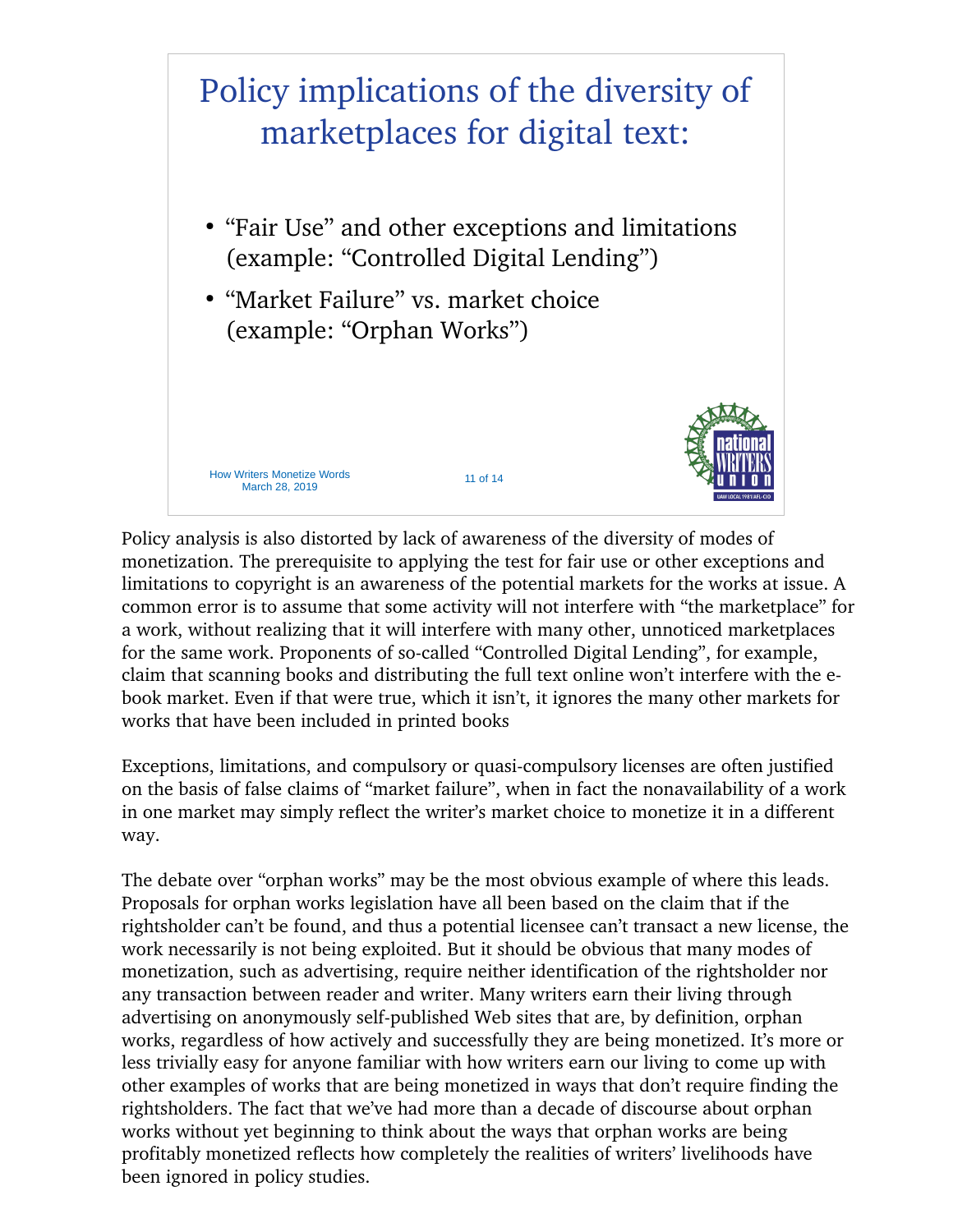

It should be no surprise that, as creators, writers are also business and technology innovators. Looking ahead, many of the trends we are leading involve shifts in the balance between modes of monetization. That includes both some relatively obvious trends…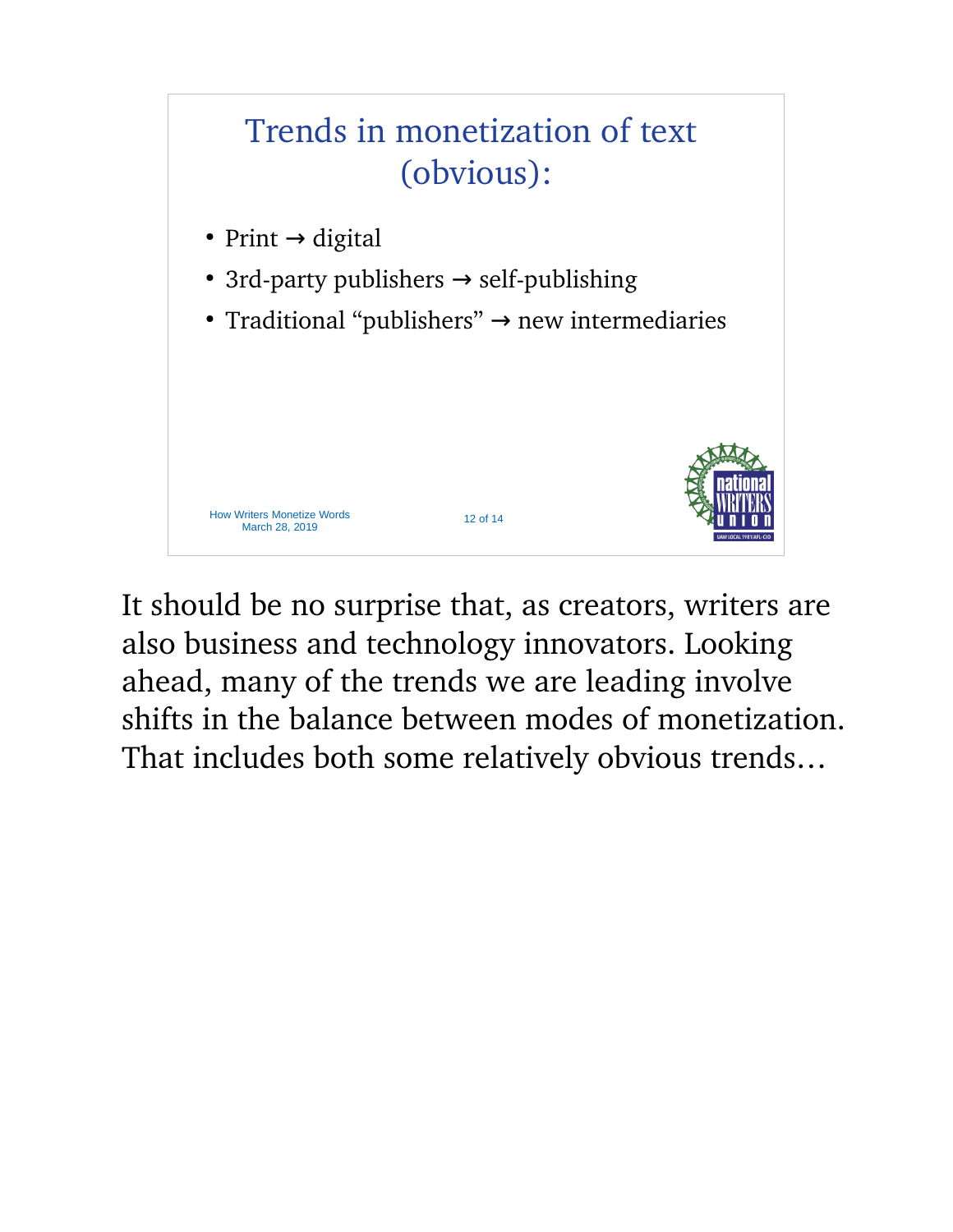

… and some that may be less obvious, although no less significant for both business processes and policies.

The high potential return on investment for digital exploitation of writers' personal backlists, for example, confounds many assumptions about which rights are "primary" and which are "secondary". It also highlights the need for reform of Section 203 of the Copyright Act, to ensure that writers are able to re-mix and obtain a fair share of the revenues from re-use of our own previously-published work.

In the world of print, markets have been segmented geographically. But on the Internet, a single Web site can reach readers worldwide, without the need for local distributors. Instead, the ways in which a work is distributed and monetized can vary over time, as markets change. Enforcement of time-limited licenses poses challenges which have not yet been addressed for "caching" and archiving of digital text.